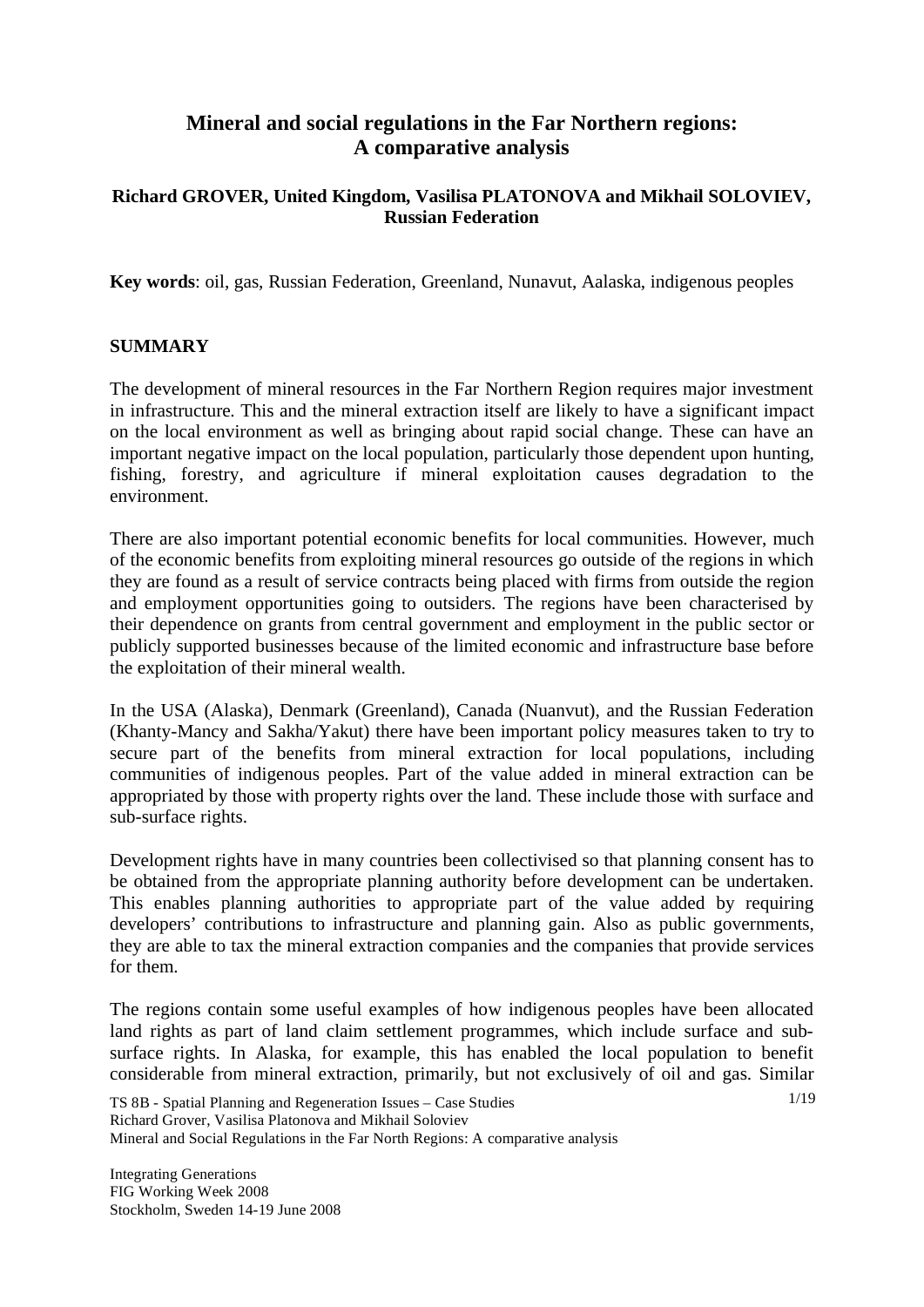policy measures have been put in place in Nunavut, and the Russian Federation has also embarked upon this approach. As a result of demographic majorities, indigenous peoples are able to control public regional governments in areas like Greenland, Nunavut and Sakha and local governments in other areas. The Far Northern Regions therefore provides some interesting examples of how problems of access to the wealth created by mineral extraction can be resolved.

TS 8B - Spatial Planning and Regeneration Issues – Case Studies Richard Grover, Vasilisa Platonova and Mikhail Soloviev Mineral and Social Regulations in the Far North Regions: A comparative analysis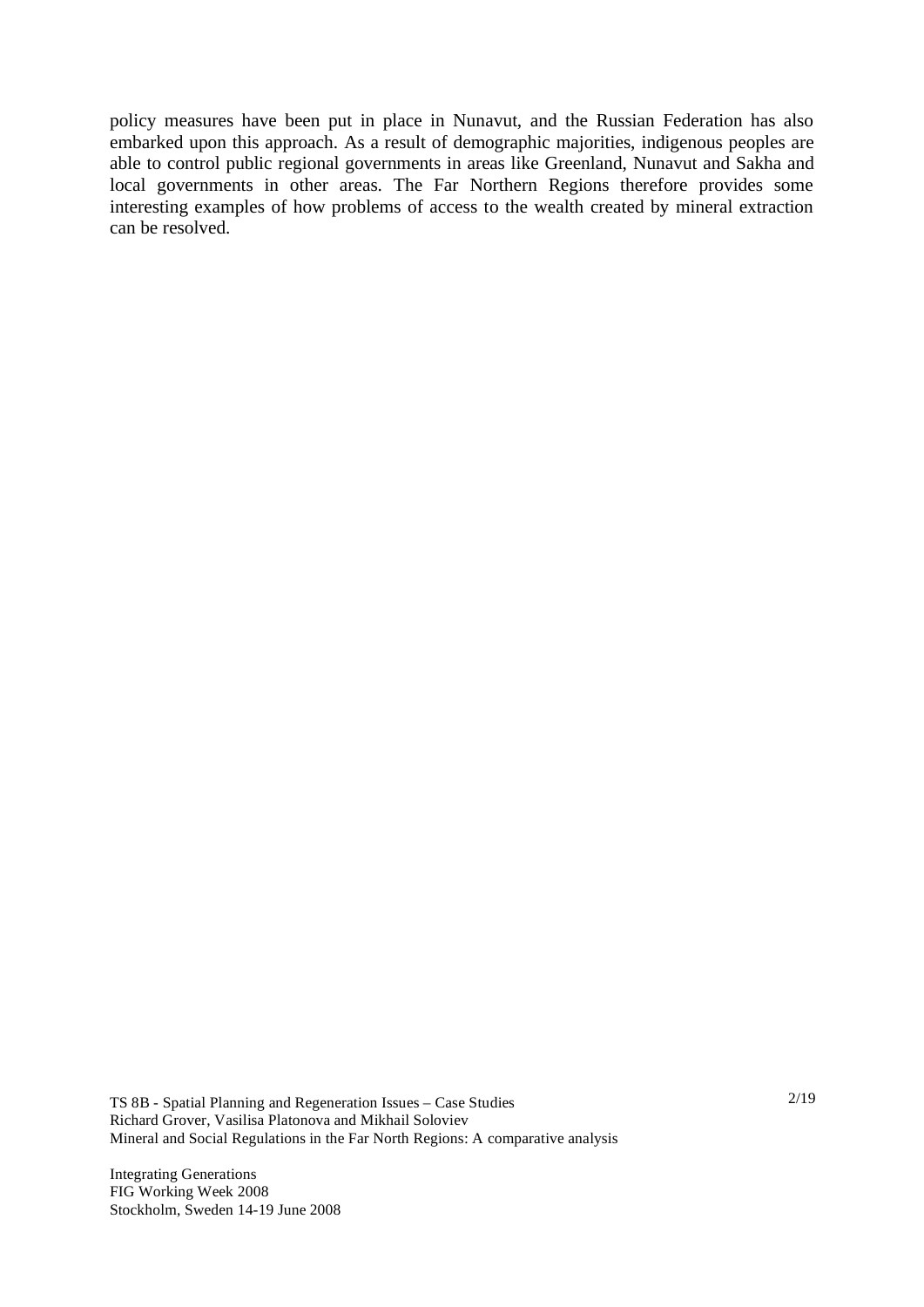# **Mineral and social regulations in the Far Northern regions: A comparative analysis**

## **Richard GROVER, United Kingdom, Vasilisa PLATONOVA and Mikhail SOLOVIEV, Russian Federation**

## **1. INTRODUCTION: THE DEVELOPMENT OF THE FAR NORTHERN REGIONS**

The circumpolar region is one of the last great wildernesses in the Northern Hemisphere, but there are increasing pressures on it from development to exploit its mineral resource potential. For example, geological data shows 20-25% of all untapped world hydrocarbon resources may lie in the region. Rising resource prices makes it economically viable to exploit them in spite of the technical problems, the inhospitable conditions in which they are to be found, and the distance from centres of population and industry. The region provides an important share of the economies of the countries amongst which it is divided.

Development of the natural resources in the region has important implications for the environment. The United Nations Environmental Program (UNEP 2001) has estimated that growth in the region between 1940 and 1990 resulted in between 15 and 20% of the land area being subject to critical anthropogenic disturbance, including impacts on habitats, biodiversity, the reproductive capacity of plant and animal life, and water resources. In the period up to 2050, it is estimated that the area affected by anthropogenic disturbance will increase to 50 – 80%. The disturbance will primarily come from infrastructure, like roads, airports, pipelines, power lines, utilities, and dams, and the increased access associated with these.

| <b>Region</b>                              | Area<br>(million<br>square | <b>Population</b><br>(millions) |
|--------------------------------------------|----------------------------|---------------------------------|
|                                            | kilometres)                |                                 |
| Alaska                                     | 1.519                      | 0.627(2000)                     |
| Greenland                                  | 2.176                      | 0.57(2005)                      |
| North West Territory and Arctic Achipelago | 1.300                      | 0.095                           |
| Sakha (Yakut)                              | 3.103                      | 0.95(2002)                      |
| <b>Khanty Mancy</b>                        | 0.523                      | 1.469 (2002)                    |
| Chukotka                                   | 0.750                      | 0.531(2006)                     |

**Table 1** Characteristics of the Far North Region

3/19 Table 1 shows the sizes and populations for different parts of the region. The Arctic region is dominated physically and economically by the Russian Federation. Approximately 34% of the land area of the Arctic region lies within the Russian Federation, compared with 33% in Canada. Almost 49% of the region's population lives in Russia compared with 31% in the combined areas of the other European countries (Bogoyavlensky & Siggner 2004). Russia is also the most urbanised country in the region and accounts for most of the major cities apart

TS 8B - Spatial Planning and Regeneration Issues – Case Studies Richard Grover, Vasilisa Platonova and Mikhail Soloviev

Mineral and Social Regulations in the Far North Regions: A comparative analysis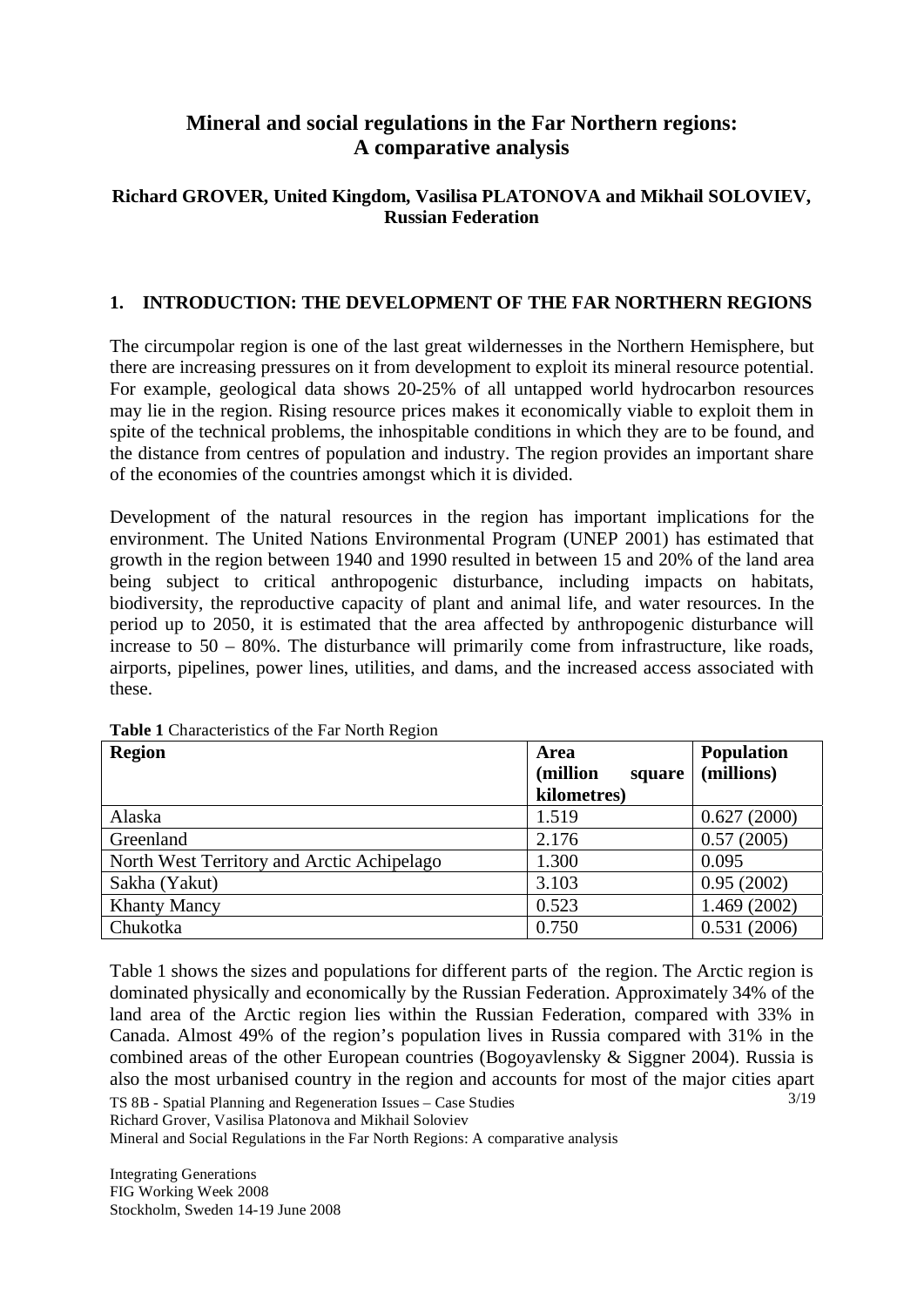from Anchorage and Reykjavik. The population is located primarily in Kola Peninsula, which is where most of the major urban areas are. The Russian Federation accounts for approximately 67% of the gross product of the region when measured on a purchasing power parity basis, compared with 19% from other areas of Europe, and 12% for Alaska (Duhaime et al 2004).

Amongst the main world oil and gas regions are the North Slope of Alaska and northern part of West and East Siberia in Russia. Prospecting is taking place off-shore in Canadian Arctic waters and around Greenland. Alaska is second place in the USA for the oil extraction and eighth place for natural gas. There is a decreasing dynamic of oil extraction from 220,000 barrels a day in 1990 to 110,000 barrels a day in 2006. There is a similar trend for exploring for new layers on Alaskan territory. Alaskan gas reserves are very large, and were estimated in 2004 at nearly 1,130 billion cubic metres. Western Siberian oil and gas extraction, which currently accounts for nearly 68% of Russian oil and 91% of gas extraction, is also on a decreasing dynamic. The main future prospects in Russia are in Eastern Siberia and the Far East. Concrete geological knowledge about the oil and gas reserves of these regions is only 7- 10%, compared with the general geological data for 21% of total gas and 27% of total oil resources of the Russian Federation a whole. Different versions of the oil-gas geological prospecting and investments activities suggest the following perspectives for Eastern Siberia and the Far East up to 2020: 95-168 billion cubic metres of gas and 50-80 million tonnes of oil extraction. The fuel-energy sector accounts for more than 30% of the Russian economy, 40% of budget income, and 45% of foreign earnings. The Russian share of the world oil reserves is 12-13% and in gas 32%. Two-thirds of the reserves are in the continental part of the Russian Federation, with 60% of these being found in Western Siberia and 30% in Eastern Siberia and the Far East.

## **2. REAL ESTATE INFRASTRUCTURE IN THE FAR NORTHERN REGIONS**

Real estate development means any material works on, above, or under the land sites or material changes in the class of permitted land use which would permit the construction of new real estate objects, new uses or the alteration of their previous characteristics. Traditionally attention has been focused on housing and commercial real estate development with much less attention being paid to infrastructure development. This may be because traditional real estate development takes place in the well-developed territories and settlements of countries with a highly developed market economies and standards of welfare of their populations. The Far Northern regions have own specific issues for traditional real estate development infrastructure development. Amongst these are the severe climate and difficulties of working conditions, complications for the building process, and fragile environment. We have concentrated on real estate infrastructure development because it covers all aspects of real estate and its development problem has important significance and peculiarities.

Real Estate Infrastructure is a spatial resource and provides the means necessary for life. The spatial resource includes industrial and social objects such as roads, rail networks and waterways, terminals, lines of electricity transmission, oil- gas and oil-production pipelines,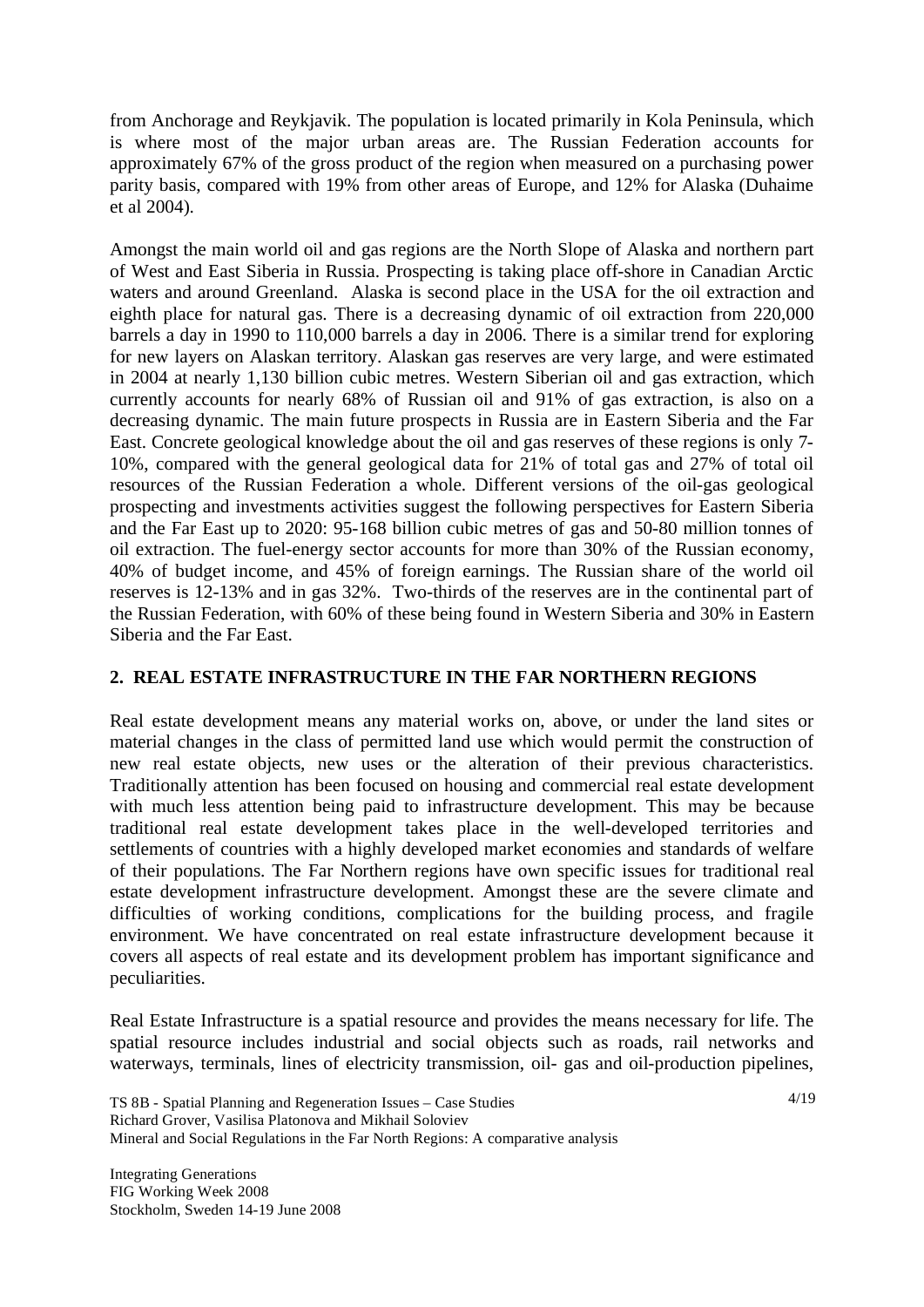engineering and communal systems, and auxiliary industrial, repair and communal services facilities. The Far Northern regions are characterised by very large spaces and low densities of population, severe climatic conditions, poor transport infrastructure, and extremely difficult access to the natural resources for extraction and delivery to the main users in well-developed regions. These huge territories have extremely little opportunities for transporting passengers and goods. For example, Yakut territory is five times the size of France but only has a few hundred kilometres of roads with solid covering. The main ways for delivering bulky materials have a limited season, such as the rivers during the short Yakut summer. There is no railway.

The mineral resources business and corresponding the real estate development processes involve a number of participants, and touch a number of contrasting interests of different participants. Of interest is who stakeholders of the real estate infrastructure development process are and the ways in which they are connected during the period of mineral extraction. Among the main participants are:

- competing companies of the fuel-energy and other mineral resource complexes, including those involved in extraction, transportation, building, and service provision;
- investors, both local and foreign and financial institutions;
- public authorities and administrative bodies of central, regional, and municipal government with responsibilities for town and spatial planning, development consents, licensing the access to mineral resources, land registration and cadastre;
- associations representing the local population, including indigenous populations.

In order to emphasise parallels and contrasts between the different participants' interests, it is useful to present the real estate infrastructure in the region in the following three levels:

- 1) Macro-infrastructure, including national railways such as the Trans-Siberian Railway, the main waterways and terminals, networks of electricity lines, large-scale pipelines for export to other regions and abroad such as the East Siberia–Pacific Ocean and Trans-Canadian pipeline, and also basic infrastructure such as service centres, auxiliary stations, and temporary settlements near extraction zones. In social aspects the macro-infrastructure includes residential and commercial real estate of the main cities of a region.
- 2) Midi-infrastructure, including regional infrastructure networks such as regional pipelines to regional processing plants and settlements, local electricity lines, roads, industrial and auxiliary objects of regional and local companies, settlements and their real estate objects both for the commercial and residential sectors.
- 3) Mini-infrastructure as in the infrastructure delivering the needs of small local settlements, private estates and families, including those for the indigenous population.

The three-level division helps to identify the different interests of the participants in real estate infrastructure development. Table 2 illustrates the interests, emphasising the regional authorities as the participant with the interest in and opportunity to co-ordinate the successful solution of the infrastructure problems in the interests of achieving an efficient and reliable business environment, the welfare of society, and the social interests of the population.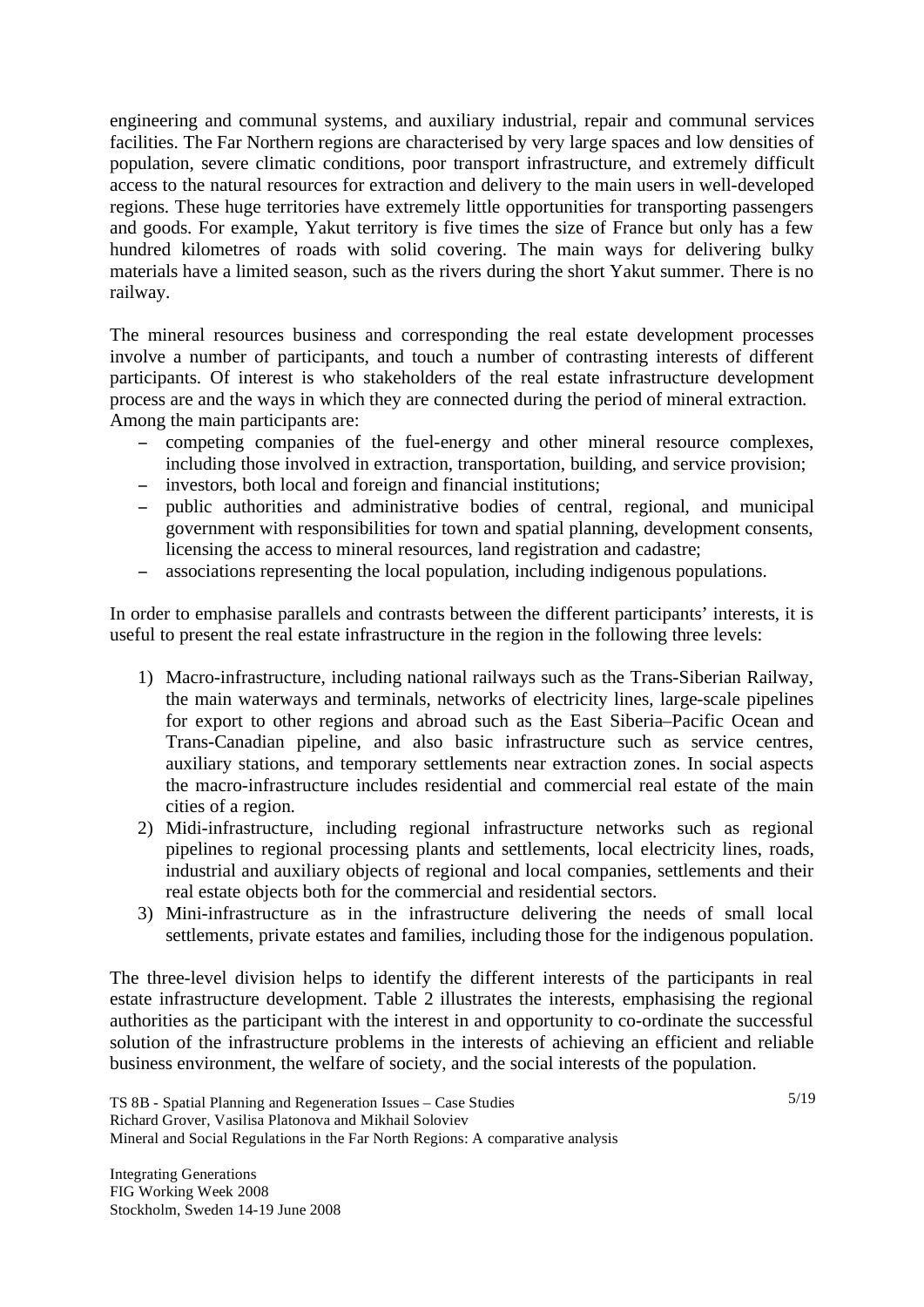| <b>Infrastructure</b><br>levels | <b>Central</b><br>government                                                      | <b>Regional</b><br>authorities                                                                    | <b>Investors</b>                                                                            | <b>Mineral</b><br>extraction<br>companies                                                                 |
|---------------------------------|-----------------------------------------------------------------------------------|---------------------------------------------------------------------------------------------------|---------------------------------------------------------------------------------------------|-----------------------------------------------------------------------------------------------------------|
| <b>Macro</b>                    | $+++$<br>Realising export<br>policy and the<br>national<br>fuel<br>energy balance | $++*$<br>Protection of the<br>environment<br>Assimilation<br>of<br>territories<br>into<br>society | $+++$<br>Right choice for<br>mineral export                                                 | $+++$<br><sub>of</sub><br><b>Basis</b><br>their<br>business<br>for<br>extraction<br>and<br>transportation |
| <b>Midi</b>                     | $++$<br>of a<br>part<br>As<br>national<br>social<br>programme                     | $+++$<br>Midi<br>infrastructure<br>a<br>main function of<br>regional<br>authorities               | $^{+}$<br>The<br>better the<br>infrastructure<br>the<br>more<br>attractive<br>the<br>region | $++$<br>Provision during<br>life<br>cycle<br>of<br>mineral deposits                                       |
| <b>Micro</b>                    | $^{+}$<br>of a<br>As part<br>national<br>social<br>programme                      | $^{++}$<br>Micro<br>infrastructure<br>a<br>main function of<br>regional<br>authorities            | No interest                                                                                 | $+(+)$<br>Support<br>for<br>quality of life of<br>their employees                                         |

**Table 2** Different interests of the mineral extraction participants in regional infrastructure development

+ Reflects the measure of interest.

The dual influence of the macro-infrastructure development which is simultaneously positive for harmonic assimilation and economic growth and potentially negative as a source of environmental destruction and ecological danger.

### **3. MINERAL RESOURCES, PROPERTY RIGHTS AND THE CLAIMS OF DIFFERENT STAKEHOLDERS**

The typical real estate development process includes the following stages: the development of the project initiative, feasibility study, obtaining financial credits and technological rights, purchases of the land site rights, planning permission, project elaboration and costing, contracting by the project management team with main contractors and sub-contractors, and the realisation of results. There are a number of issues connected with the multitude of overlapping property rights between public authorities and the participants. Historically the region has not developed good practice for fair property right regulation but this has been changing. The significance of the problem is accentuated by the physical size of the territories and the economic potential of its resources.

Among the participants in real estate development projects are: developers, owners of the land necessary for extraction and transportation, administrative bodies, financial institutions, contractors and sub-contractors for building and exploitation processes, professional bodies, those who live and work in the area, and public interest groups such as those concerned with

6/19

TS 8B - Spatial Planning and Regeneration Issues – Case Studies Richard Grover, Vasilisa Platonova and Mikhail Soloviev Mineral and Social Regulations in the Far North Regions: A comparative analysis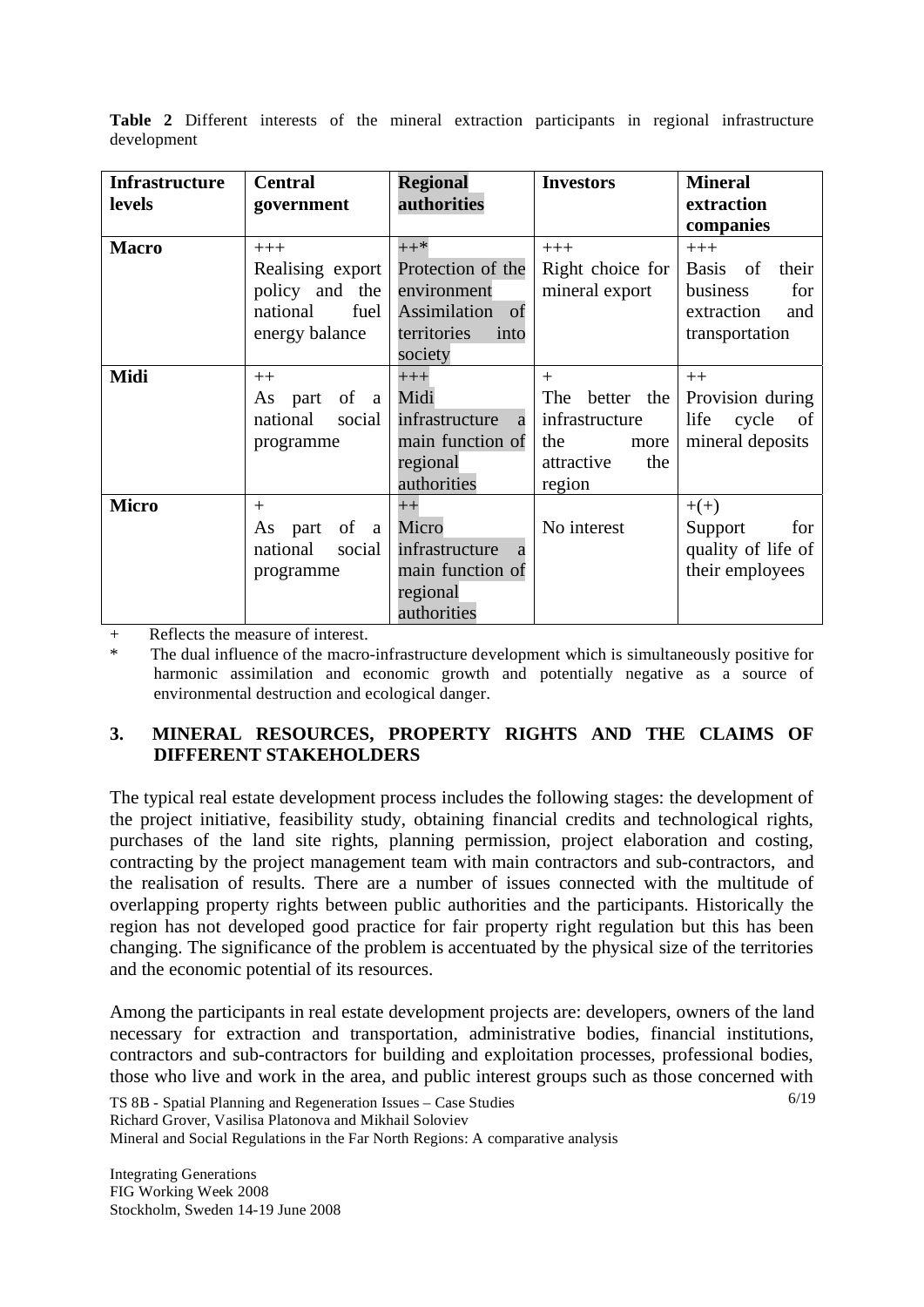the environment and the impact on indigenous populations. Their objectives that may not always be compatible. Sometimes these different stakeholders overlap. Important issues arise as to what share of the economic benefits are to go to different groups as well as which groups are likely to suffer from adverse consequences, such as deterioration of environmental conditions or social disruption resulting from rapid change. Governments have an interest in the development of the region since many areas in it are heavily dependent upon transfers from other regions to maintain social welfare. For example 90% of the budget of Nunavut and 75% of that for the North West Territories in Canada comes from central government transfer. For those living in the region, being able to capture a share of the economic benefits from mineral resource development means greater opportunities for autonomy and selfdetermination by reducing their dependence upon central government transfers.

The analysis of property rights can help identify the potential beneficiaries of economic development. Modification of property rights can also help to direct some of the economic benefits towards groups who may suffer adverse consequences as a result of development. What is at stake is the value added from extracting minerals and transporting them to where they can be used as an input into manufacturing or processing. In some cases, such as diamonds, there is potential to increase the producing region's share of the total value added by relocating processing close to the points of extraction. For other resources, such as oil and natural gas, processing takes place close to consumption rather than near the point of extraction. The value added in extraction and transportation as well as any production process can be taxed by governments, including local and regional governments. Potentially taxes can levied on the companies involved in extraction, processing, or servicing, such as profits taxes; on the workers working in these areas, such as income taxes; and on the assets used in extraction, processing, or servicing, such as real estate taxes. Such income can be used to develop infrastructure and support those living in the area.

Property rights can be divided into three groups for conceptual purposes.

- Sub-surface rights, including the rights over the mineral reserves themselves;
- Surface rights; and
- Development rights.

Companies wishing to exploit mineral resources have to pay the owner of sub-surface rights an access fee, such as a rent or royalty. Access to the mineral resources generally requires the permission of the surface right owner. There can be no exploitation of the mineral reserves unless the owners of surface rights give permission for entry to their land for prospecting and exploration, to erect extraction works like wellheads and their servicing facilities, and to construct transport facilities with which to remove the minerals for processing.. The surface right owner is not necessarily the same as the owner of the sub-surface rights. The surface right owner can appropriate a part of the value added through renting permission to access their land. Mineral extraction requires development, such as the erection of buildings and works and infrastructure such as roads. Development rights in many countries have been collectivised so that those wishing to undertake development have to obtain the consent of the appropriate planning authority. The planning authority is therefore in a position to appropriate a part of the value added from mineral extraction by levying charges for planning applications

TS 8B - Spatial Planning and Regeneration Issues – Case Studies Richard Grover, Vasilisa Platonova and Mikhail Soloviev Mineral and Social Regulations in the Far North Regions: A comparative analysis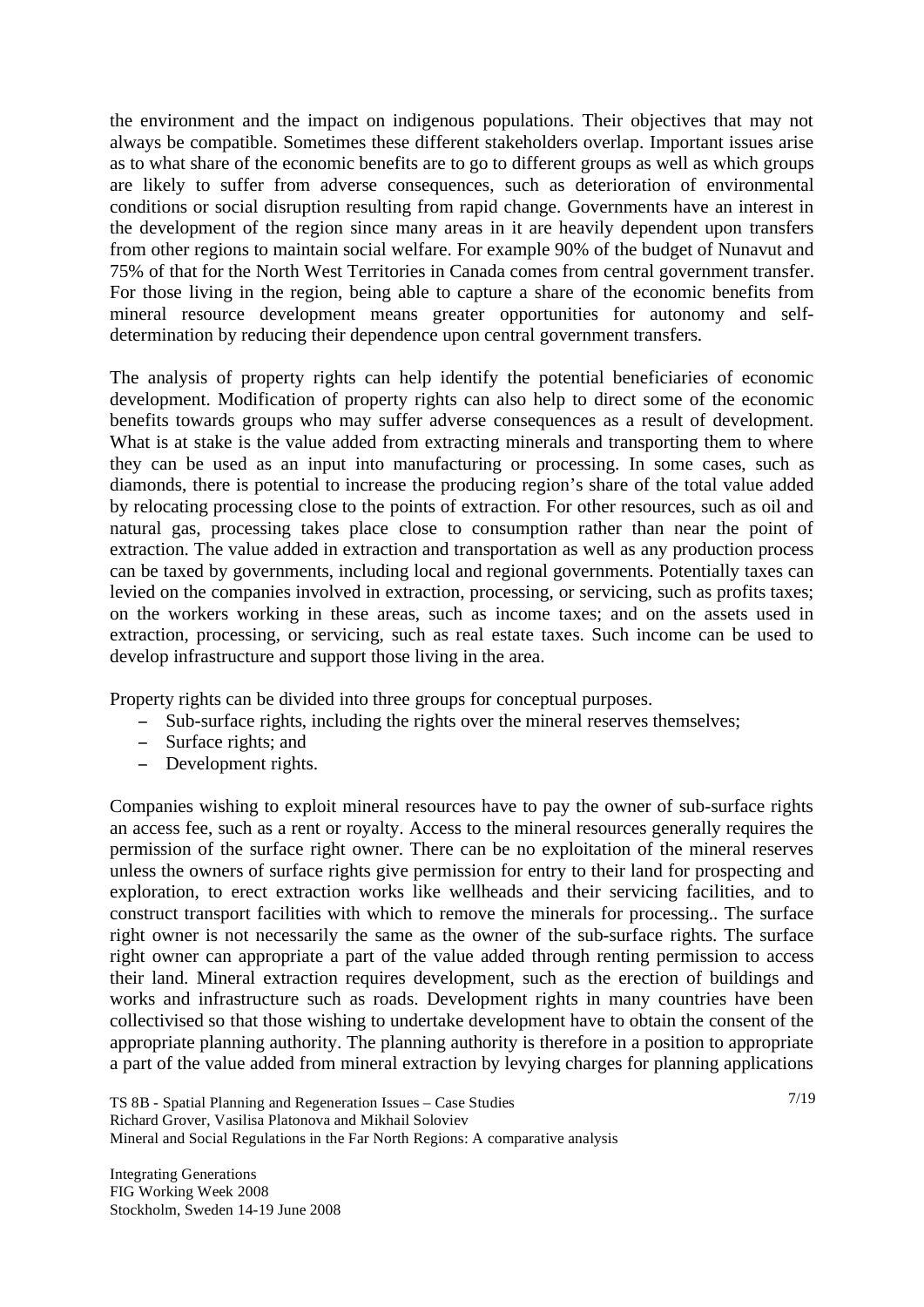and by requiring developers to pay infrastructure charges or to make planning gain payments in return for obtaining planning consent.

A complicating factor in the development of the mineral resources in the northern region is that many of the population who live in the region are indigenous peoples. Many earn significant parts of their living through exploiting natural resources through hunting or fishing, or by reindeer herding. Mineral extraction can degrade the natural habitats on which these activities depend. It can bring rapid social changes that can be disruptive to communities. Many of the jobs created through mineral extraction go to outsiders as companies import labour. The issue of property rights therefore has important implications for how local communities can share in the economic benefits from resource exploitation. These may be needed to offset the adverse consequences from mineral exploitation. Indigenous peoples throughout the world generally have problems in asserting their claims to land and natural resources. Their traditional lands have often come to be regarded as "public" land. Their customary land rights over these lands could become little more than permissive use rights on public land for as long as the government allows. Governments captured the rising values of these, depriving the indigenous populations of a capital base from which to escape poverty or to cope with social transformation (Wily 2006). The development rights in what was seen as being public land could be allocated by governments to outsiders and investors in the interests of generating revenue or economic development for the country as a whole (Royal Commission 1996, volume 1 chapter 11).

Starting in the 1970s in countries like Canada a series of watershed legal decisions and legislation have brought about the reversal of this trend. For example, the Canadian Supreme Court in the *Calder* Case in 1973 ruled that aboriginal title had not been extinguished and did not depend upon a sovereign grant, but on occupancy. The 1982 Constitution Act recognised and affirmed the existing aboriginal and treaty rights of the indigenous peoples (Royal Commission 1996, volume 1 chapter 7). This has brought about an attempt to provide a comprehensive settlement of land claims, including claims to natural resources. A similar process has been at work in Alaska with the Alaska Native Claims Settlement Act 1971. The recognition of land rights of indigenous peoples over specific areas of land, including through collective title, enables indigenous peoples to collect rents for access to land and royalties on the exploitation of mineral resources. Even if mineral rights are not owned, the ability to deny rights of access or exploration through the ownership of surface rights can enable indigenous peoples to negotiate a share of the economic benefits from mineral extraction. In Russia the situation is different because of the collectivisation of land after 1917. The Bolshevik revolution ended Tsarist tributes, the supervision of the life of indigenous communities by the Russian police, and debt slavery to traders, and can be argued to have produced a more favourable position for groups like the Yakut in the USSR during the first half of the twentieth century compared with that of the indigenous population of North America (Hobden 2007).

Development rights tend to be under the control of public governments. Their spatial planning powers give them leverage in the negotiation of planning gains in return for granting planning consents. At issue therefore is the governance structure and the extent to which it is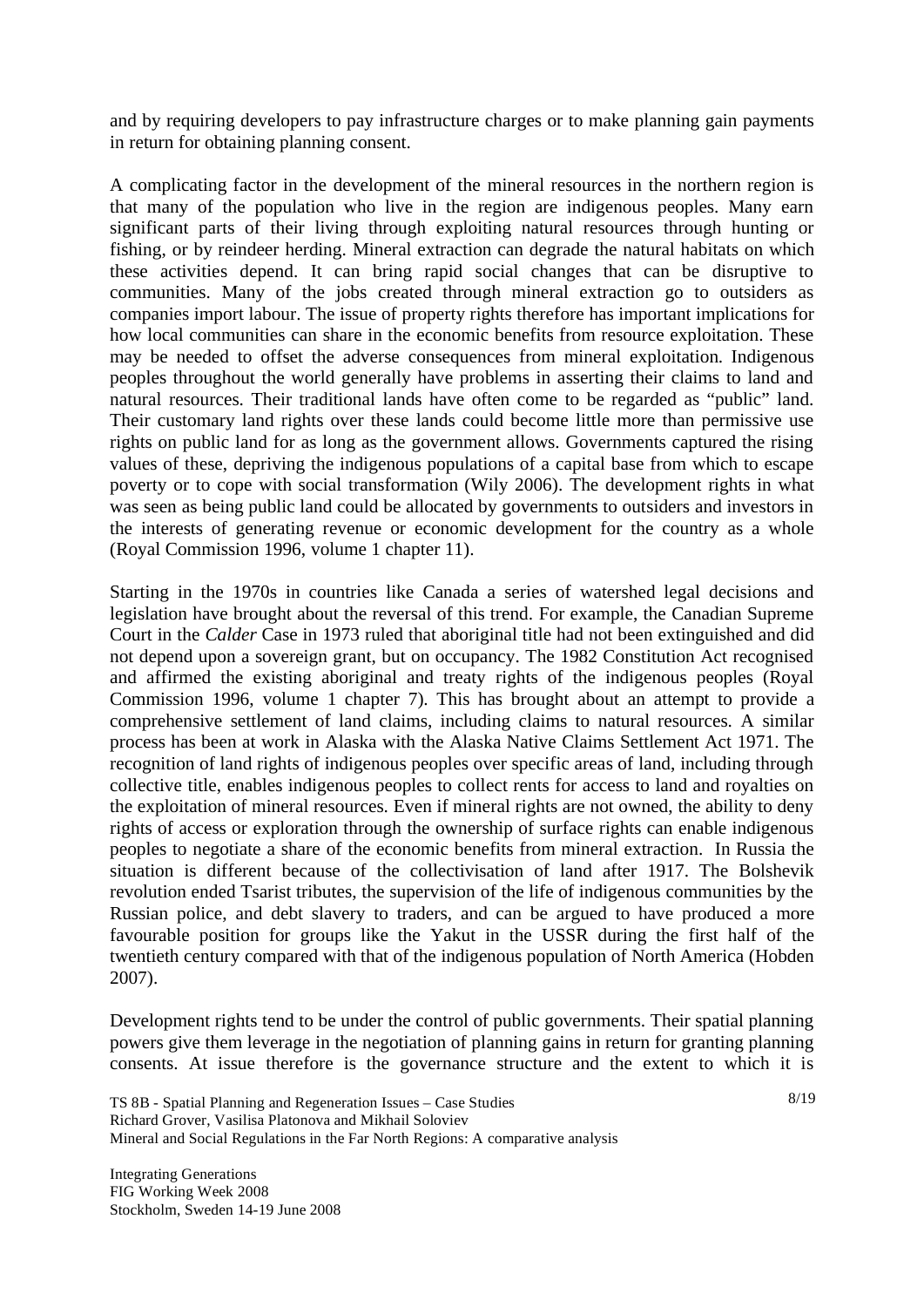accountable to the local population. The powers of local planning authorities can be harnessed to appropriate part of the value added by mineral extraction on behalf of local communities. They can also levy taxation on mineral extraction, processing and ancillary servicing activities. Public governments cannot be reserved for those of a particular ethnic or other group as this would be would be discriminatory and contrary to notions of human rights. However, a public government can be created for an area in which a particular indigenous people happen to form a demographic majority. There are three examples in the Far North of public regional governments dominated demographically by indigenous groups: Greenland, which is part of the Danish Realm; Nunavut, which is a territory with similar powers to a province in Canada; and the Autonomous Republic of Sakha (Yakut), which is part of the Russian Federation. In the cases of Greenland and Nunavut public governments were deliberately created by the state for geographically defined areas in which indigenous peoples formed the overwhelming majority of the population. For Sakha, this has come about demographically. The Yakut fell from being 57% of the population in 1939 to 33% in 1989. However, since 1989, the Russian population has declined, so that the Yakut have become the single largest ethnic group in the Republic, with 46% of the population in 2002, compared with 42% who were Russian. In Alaska there has also been the creation of public governments for areas dominated by indigenous groups, but this has been at the local rather than at a senior government level. Smaller indigenous groups in Russia, associated with the Russian Association of Indigenous Peoples of the North, have argued in favour of solutions closer to the Canadian and Alaskan models with the groups having reserves or areas under their ownership or control and looking towards the development of ideas put forward in legislation in the early 1990s (Etylin 1995). This is the approach adopted in Khanty-Mancy, though there is a gap between the intentions, as set out in federal legislation, and the means of implementation.

#### **4. GREENLAND**

Greenland is a part of the Danish Realm. It was a colony of Denmark but since 1979 has enjoyed home rule. It has a population of approximately 57,000 of whom 87% are from the indigenous population. Therefore, de facto, Greenland's home rule grants an element of self determination for the Inuit population although, technically, it is the whole population of Greenland that enjoys the benefits of local autonomy. The 1978 Home Rule Act created an elected assembly (the *Landsting*) and an administration (the *Landsstyre*) headed by a chairman elected by the Landsting. The Home Rule government is responsible for trade, the development of economic activity, social welfare, education, health services, transport, agriculture, fishing and hunting, taxation, conservation and the protection of the environment, spatial planning and local government. The Danish government is responsible for areas such as defence and foreign affairs, including treaties. A protocol governs consultation with the Home Rule Government about legislation and treaties affecting Greenland. The Home Rule Act provides for the protection of both the Greenlandic and Danish languages. There are those in Greenland who would like there to be full independence from Denmark. Their argument is that Home Rule recognises the people of Greenland as a special people with rights only to internal self governance, in other words as a minority within a state rather than as being a people with the right to full self-determination (Commission on Self-Governance 2003). A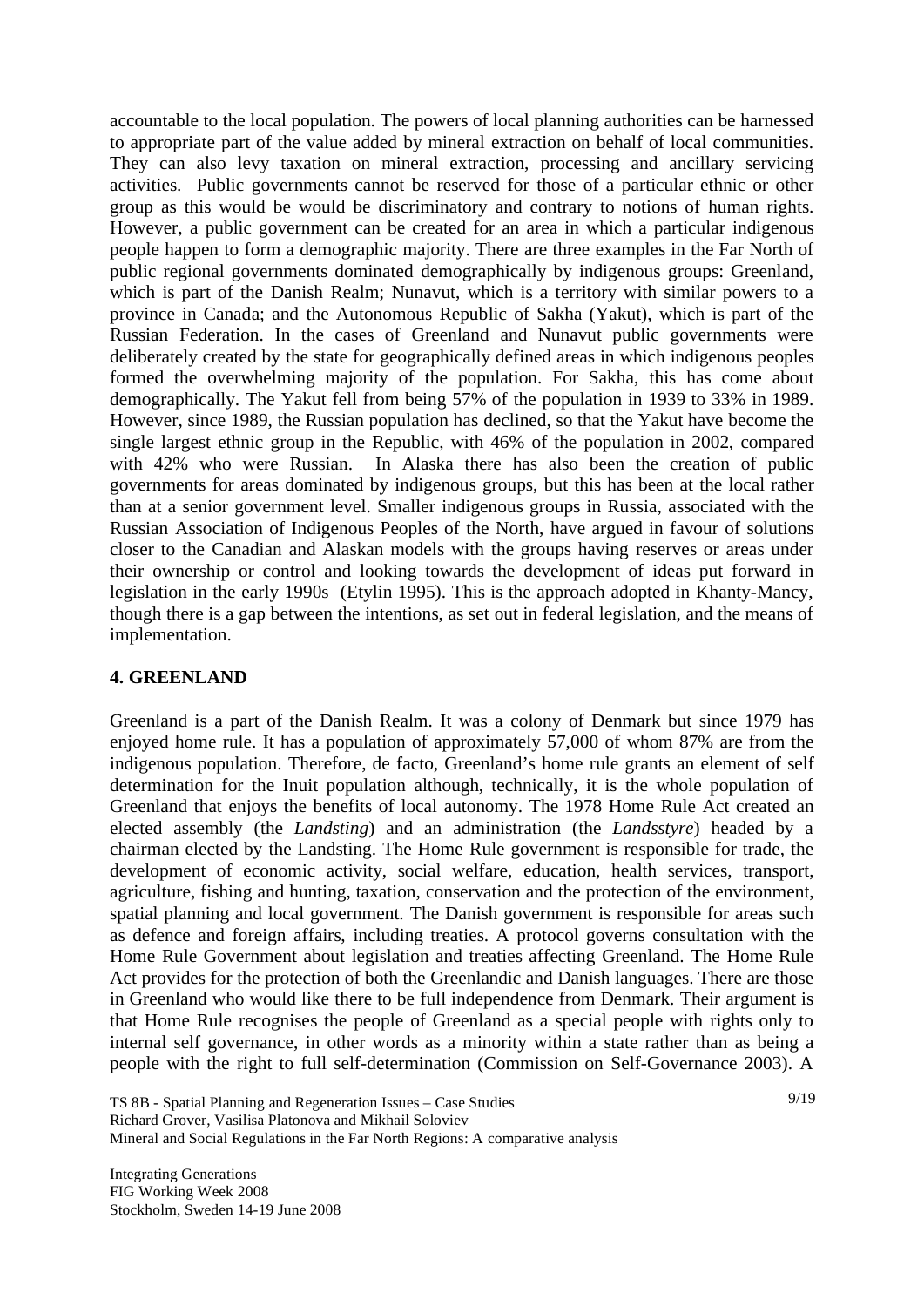central aspect of this debate concerns the financial viability of Greenland. Currently the Home Rule Government receives an annual grant of £300 million from the Danish Government. In addition, Greenland suffers from an imbalance of trade with Denmark.

Greenland has an economy that is heavily dependent upon public administration with 33% of the active population employed in this sector. A further 34% work for enterprises owned by the Home Rule Government (Greenland Home Rule Government 2002, 2007). A number of activities are subsidised and local businesses have problems in competing with Danish ones because of a lack of education and limited volumes in the home market preventing economies of scale. Moreoever, the exploitation of natural resources, like fisheries, can result in significant parts of the value added in production being transferred elsewhere. There is the potential exploitation of hydro-electricity by Alcoa for an aluminium smelter and the possibility that there are diamond deposits. There is also the possibility of offshore oil deposits. Exploration licenses have been granted in South West Greenland and the Disko West areas<sup>1</sup>. The companies include the Canadian ones, Husky and EnCana, and the British Cairn Energy. Oil exploration started in the 1970s. Nunaoil A/S plays an important part in the process. It is owned by the Greenland Government and has a share in all licenses.

Section 8 of the Home Rule Act of 1978 provides that "the resident population of Greenland has fundamental rights in respect of Greenland's natural resources." However, this does not give the Home Rule Government control over all natural resources. Rather, for minerals preliminary study, prospecting and the exploitation of resources is regulated by agreement between the Danish Government and the Landsstyre. The Act provides for the Landsting to determine that the Landsstyre may not consent to an agreement. Resource administration is within the jurisdiction of the Bureau on Mineral and Petroleum which is within the Lindsstyre and grants many of the permits. A Joint Committee on Mineral Resources was set up under the 1978 Act to recommend licenses to the Danish and Home Rule Governments. The Bureau is the executing link but does not have access to data, which is held by the Danish and Greenlandic Geological Surveys and the Danish Environmental Protection Agency (Commission on Self-governance 2003). The Bureau and Danish Energy Authority individually and in parallel consider all applications for pilot projects, exploration, and utilisation because any concrete decisions about approval must be dealt with centrally. Home Rule has given Greenland's government control over most of its natural resources, for example, fishing, hunting and agriculture. However it does not have full control over mineral resources, although the Home Rule Act recognises the rights of the population over its natural resources.

l

<sup>&</sup>lt;sup>1</sup>http://www.nanoq.gl/English/Nyheder/2008 jan New licenses.aspx; http://www.nanoq.gl/English/Nyheder/2007\_jun\_olie\_gasser.aspx; both accessed 10 April 2008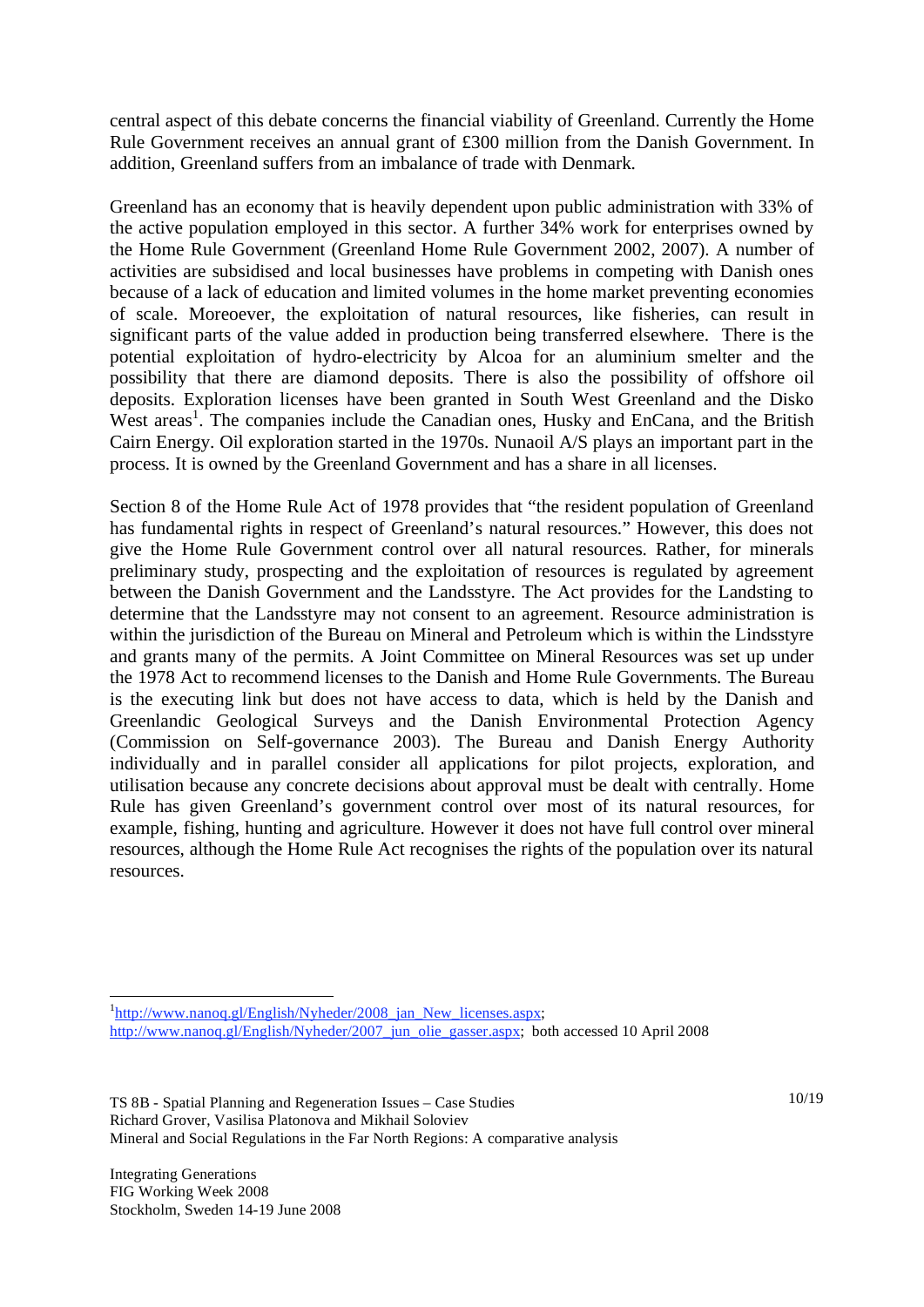### **5. NUNAVUT**

European exploration and settlement of the Arctic territories of the Canadian Inuit probably dates from the fifteenth century. In 1670 the British king Charles II granted the Hudson Bay Company a charter giving it a trading monopoly over an area known as Rupert's Land. In 1870 the Northwest Territory was passed to Canada and in 1880 the Arctic islands. The Inuit were not conquered militarily or coerced into ceding land rights. Nor did they enter into treaties or agreements with the British or Canadian governments as other aboriginal groups did by which land was surrendered in exchange for reserves and annual subsidies. There has been little encroachment by European settlement north of 60 degrees latitude. It could be argued that aboriginal title has never been extinguished. The creation of Nunavut was part of the process to resolve the outstanding land claims made by the Inuit as part of the comprehensive land settlement process sparked off by the *Calder* case.

Nunavut was established and its system of government set up by the Nunavut Act of 1993 and came into existence in 1999. It is the area that lies to the north of Hudson Bay and covers 23% of Canada's land mass. About 85% of the population is Inuit. Its creation involved the surrender of aboriginal land claims in exchange for an aboriginal homeland with autonomous government, something that other indigenous groups who do not form a demographic majority in their traditional lands are less comfortable with (Palmer & Tehan 2006). The boundaries can be regarded as artificial and a political compromise, and do not embrace the whole of traditional Inuit lands or significant Inuit populations in Northern Ouebec and Labrador (Hicks & White 2000).

The government consists of an executive officer or premier (commissioner) appointed by the Governor of Canada, who appoints an executive council. The commissioner manages Crown lands within Nunavut. Most Crown land in Canada is managed by provincial governments rather than the federal government (McKellar 2006). The legislative assembly is elected by universal suffrage and has similar powers to those of the Canadian provincial legislatures. It can pass legislation in a wide variety of areas that apply to Nunavut, including education, health care, municipal institutions, companies, agriculture and game, or of general application in respect of Indians or Inuit but not about Indians or Inuit hunting on unoccupied crown lands for food since this would infringe proclamations made by the Crown protecting such access to these lands that are the basis of a number of land claims by other aboriginal groups. The Act provides for the use of the Inuktitut language as long as this does not diminish the status of English and French.

The government of Nunavut is a public government and not exclusively an aboriginal government. It does pursue some affirmation action policies such as a contracting preference policy, the *Nunavummi Nangminiqaqtunik Ikajuuti* (NNI Policy) for government contracts. These are designed to promote the economic well-being of the Inuit population. As in Greenland, there is a high level of dependence on public sector employment and problems in establishing and developing Inuit businesses. The policies are permitted under the Nunavut Human Rights Act of 2003, which outlaws discrimination but does not preclude affirmative action programmes aimed at the amelioration of conditions of disadvantaged individuals. The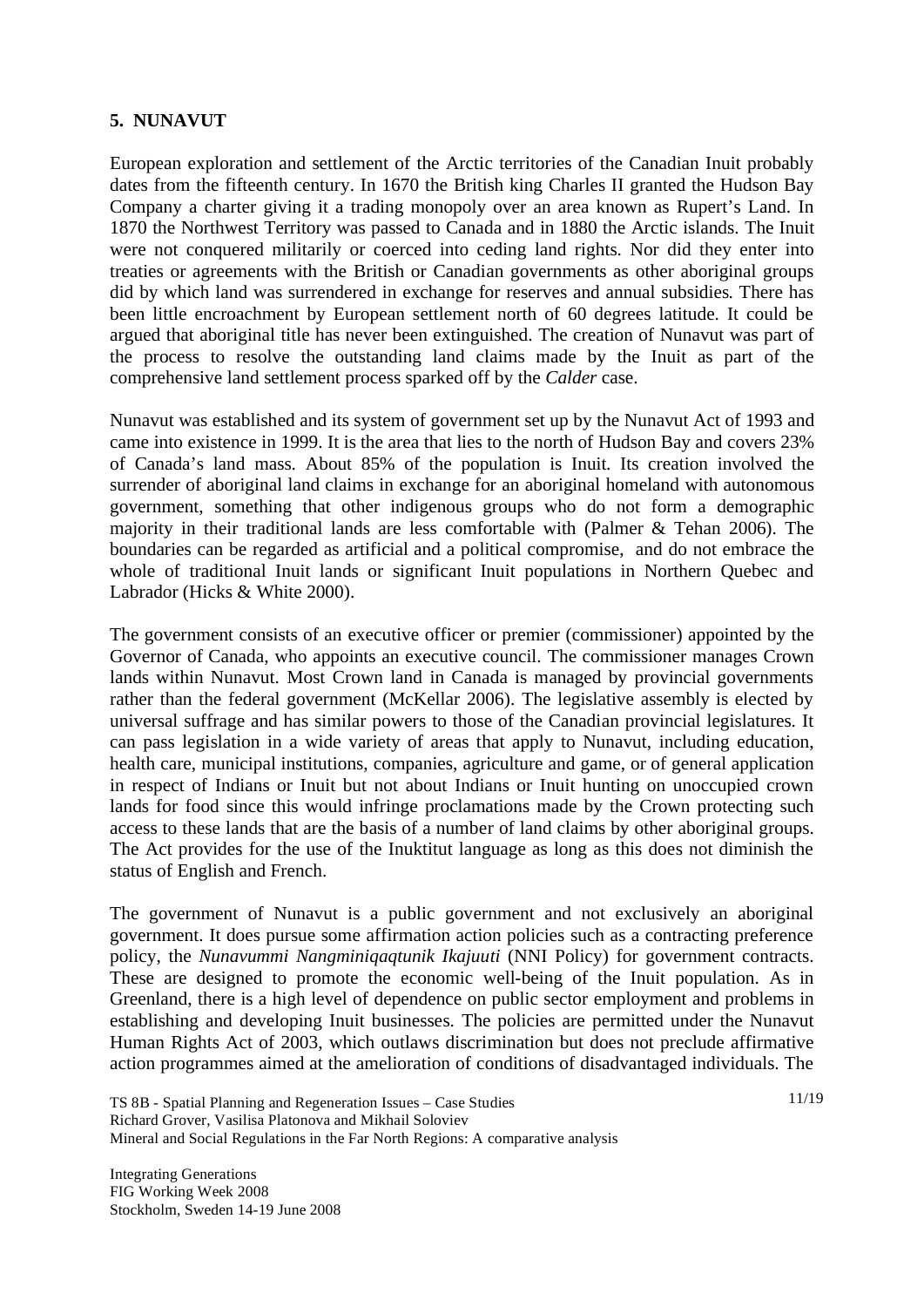policy appears to be having an effect by increasing the value of contracts won by Inuit firms and increasing the number of Inuit firms on the approved supplier list (Nunavut Government 2003). The policy was revised in 2005 to reduce the emphasis on Nunavut and Inuit status relative to local status (Nunavut Government 2005). There also a policy of encouraging employment opportunities in government for the Inuit population. This is required by article 23 of the Nunavut Land Claim Agreement. It is important in view of the significance of public sector employment in the region. It has been estimated that the government in Nunavut generates 55% of domestic demand. Moreover, Inuit unemployment in Nunavut in 1999 was estimated at 36% compared with 3% for the non-Inuit population (Conference Board of Canada 1999). There has been some success with this policy though as in 2006 91% of administrative support staff in public service were Inuit though only 20% of professional staff (Nunavut Government 2006).

Although the Nunavut Government has considerable control over many of the natural resources in the area, what degree of control can it exercise over the mineral wealth? There are potential mineral resources in the form of gold, diamonds, platinum, lead, zinc, and copper. The exploitation of these depends on the ownership of sub-surface property rights. Land in Nunavut falls into three categories.

- **Crown land**. This accounts for most of Nunavut (80%). The Crown owns the surface and sub-surface rights on this land. These are administered by the Department of Indian Affairs and Northern Development (DIAND) and are governed by Canadian Mining Regulations.
- **Inuit-Owned Land (IOL) where there are Inuit surface rights and Crown mineral rights.** There are 944 parcels where this applies. DIAND administers the mineral rights. The surface title belongs to one of three Regional Inuit Associations (RIA) and collective Inuit title to these lands is vested in these. Their permission has to be obtained before exploration activity, including prospecting, can take place.
- **Inuit-Owned Land where there are Inuit surface and sub-surface rights.** This amounts to just 2% of Nunavut and applies to 144 parcels. The sub-surface rights are held by Nunavut Tanngavik Incorporated (NTI), the body set up to implement the Nunavut Land Claims Agreement. It has a Land and Resources Department to administer the mineral rights. There are similar requirements to those of DIAND. Permission for access must be obtained from the relevant RIA. Mineral rights that predate the signing of the Nunavut Land Claims Agreement continue to be administered by DIAND until they terminate or the holder transfers them to the NTI regime. There are annual fees for exploration agreements. On the commencement of production, the lease has to be surrendered and a 21 year lease granted. Royalties are payable to NTI of 12% of the net profit. In order to ensure that there is a minimum net profit, eligible deductions are capped at 85% of the annual gross revenue ensuring a minimum royalty to NTI of 1.8% of the gross revenue. The Mineral Exploration Agreement cannot apply to oil, gas or specified substances, such as construction materials.

No major mining project can take place on IOL without an Inuit Impact and Benefits

TS 8B - Spatial Planning and Regeneration Issues – Case Studies Richard Grover, Vasilisa Platonova and Mikhail Soloviev Mineral and Social Regulations in the Far North Regions: A comparative analysis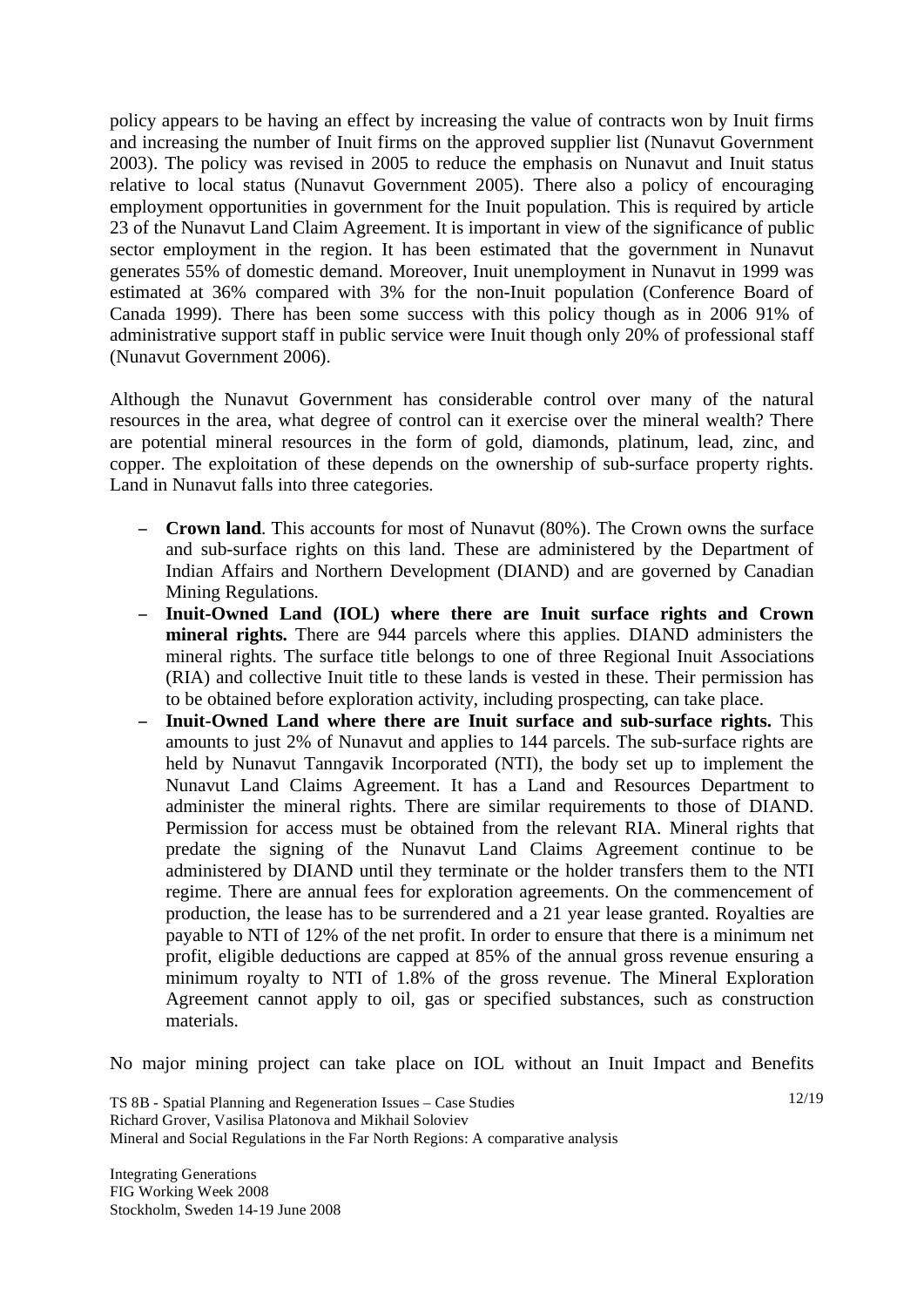Agreement concluded with the RIA. Companies seeking to exploit mineral resources on IOL are subject to planning gain through agreements on matters such as Inuit training, preferential hiring, Inuit business opportunities, and the protection of wildlife.

# **6. ALASKA**

Alaska became a state of the USA in 1958. In 1968 oil was discovered on Alaska's North Slope. Unlike Nunavut and Greenland, the indigenous population is in a minority although it forms an overwhelming demographic majority in local areas. This means that the approach to land and mineral rights has been a different one in Alaska than Greenland and Nunavut since the only public governments that can be created with a demographic indigenous majority are local authorities. Among the indigenous groups are Indians, Inuit, and Aleuts and account for nearly 86,000 people. As Alaska has long been a centre for oil extraction and because of its strategic position during the Second World War, the infrastructure is highly developed. The Transcontinental Alaska 1,280 km oil pipeline system (TAPS) was built and financed by private companies in 1974-77. There is a good network of regional pipelines of more than 3,000 kilometres and 28 processing plants. There are nearly 800 kilometres of roads with a stable solid cover and 20 airports. During 1975-2003 90% of indigenous settlements were improved.

The Alaska Native Claims Settlement Act (ANCSA) of 1971 created 12 native regional corporations (NRC) and 200 village and urban corporations as vehicles for indigenous development. The State was divided into 12 areas on historic ethnic tribal lines and each NRC was established as a for-profit business corporation (Simpson 2007). Each Native alive in 1971 received 100 shares in the appropriate NRC. If they came from villages or urban areas with corporations, they received a further 100 shares in these. The corporations are 100% owned by Native shareholders. Shares can only be disposed of by bequest or gift inter vivos to close relatives. Shareholders elect boards of directors to manage the corporations.

The land claims were settled by the transfer of 44 million acres in fee simple to the ANCSA corporations with the area each received being approximately based upon the number of Native shareholders. Under the Alaska National Interests Lands Conservation Act 1980 the US Federal Government owns 60% of the land, the State of Alaska 28%, and Alaska Native Corporations 12% (Caulfield 2004). The land held by the corporations is not reserve or trust land but held in fee simple. This means that it can be sold, mortgaged or developed. The NRCs own surface and sub-surface rights. They also own the sub-surface rights to the lands conveyed to the village and urban corporations. The corporations have built up investment portfolios outside of mineral resources and own subsidiary businesses. Many of the latter are service businesses in areas like minerals and tourism and generate employment for indigenous peoples. Although Alaska is rich in mineral resources, these are not evenly spread throughout the state. The NRCs pool 70% of the net revenues from natural resource, including timber as well as minerals, which are shared according to their populations.

There are four ways in which the State of Alaska derives an income from oil-gas exploitation.

 Property taxes on equipment for extraction, processing, and transportation of oil and gas. The rate is 2%. In 2007 this generated \$65.6 million.

TS 8B - Spatial Planning and Regeneration Issues – Case Studies Richard Grover, Vasilisa Platonova and Mikhail Soloviev Mineral and Social Regulations in the Far North Regions: A comparative analysis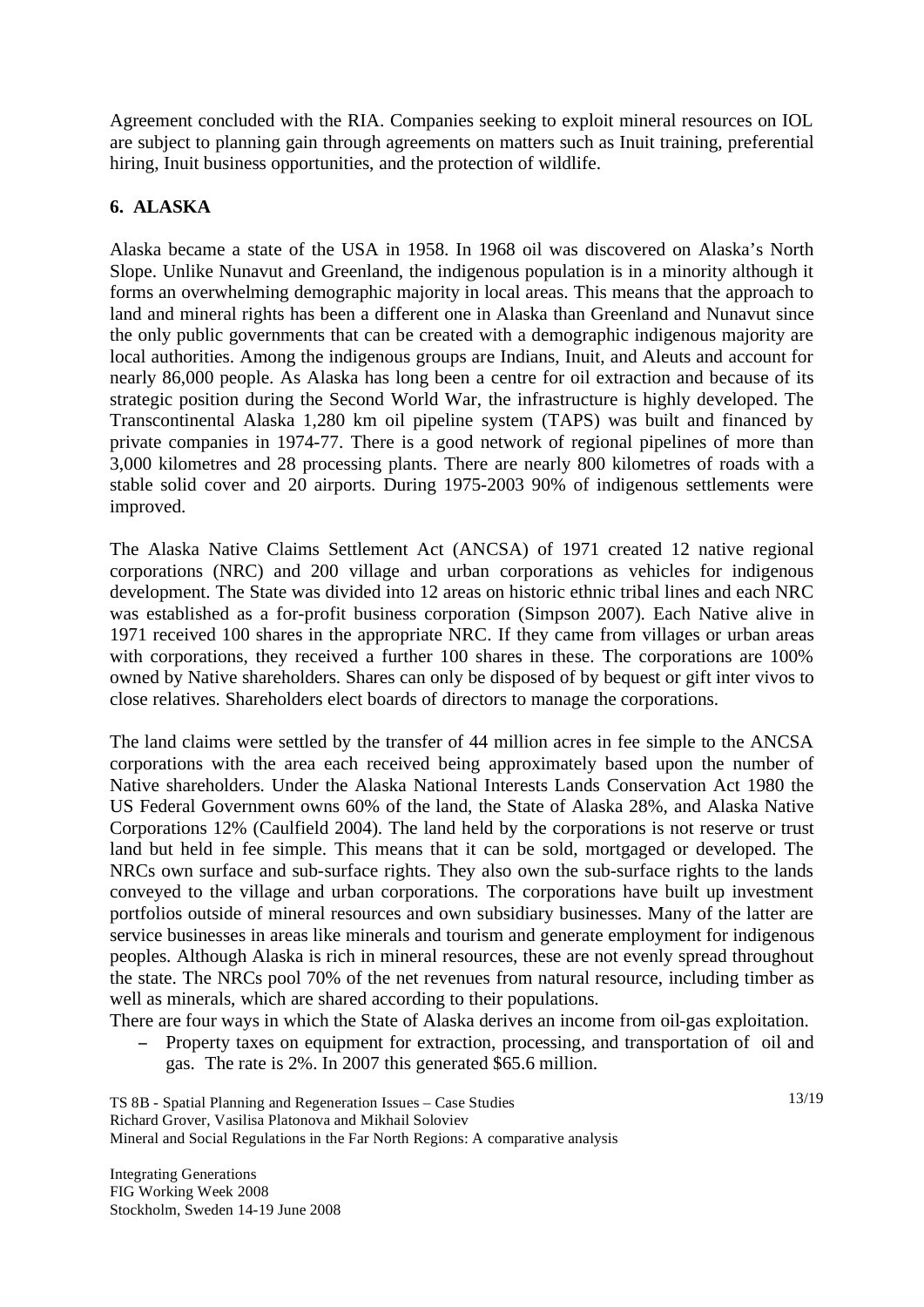- Tax on the oil extraction. This was 12.25% during the first five years and 15% during the subsequent years. The rate can be less for less profitable layers, but not less than 80 cents per barrel. There is a payment for environmental damage because of the danger of oil spillage at a rate of 3 cents per barrel. In 2007 this generated income of £2,292.3 million. In 2007 the tax was changed from being a Petroleum Profits Tax to one based upon Alaska's Clear and Equitable Shares (ACES). Essentially it falls on the value of production less eligible costs. The production tax value is multiplied by 25% to arrive at the base tax.
- Royalties for extraction rights including bonuses, rents and interest. Its rate is the 12.5% of the extracted oil costs. In 2007 these produced \$1,613 million.
- Tax on corporations' profit. The rate is the 9.4% of the income on the territory of the Alaska, and total clean income in other countries. In 2007 this produced revenue of £594.4 million.

Unlike Nunavut and Greenland, Alaska is not dependent upon federal grants for its budget. In 2007, 25% of state revenue came in federal grants. By contrast oil revenues generated 59% of revenues with just 16% coming from non-oil taxes, rents and other charges (State of Alaska 2007). Whilst NRCs are able to raise revenue from rents and other payments for access to mineral land, it is also possible for communities to become incorporated as boroughs to regulate town planning and zoning and also levy local taxes like property taxes on mineral extraction. For example, on the North Slope the NRC is the Arctic Slope Regional Corporation but there is also there is also North Slope Borough, a regional public government with development control and tax raising powers.

## **6. RUSSIAN FEDERATION KHANTY-MANCY AND SAKHA (YAKUT) REGIONS**

Both the Khanty-Mancy and Sakha (Yakut) regions are under legislative regulations of the Russian Federation. Natural resources regulation is the responsibility of the Russian Federation Ministry for Nature Resources. This includes problems of geological research, industrial use, and environmental protection. There are four special Federal Agencies: minerals, forests, water resources, and environmental protection. The Federal Mineral Agency's responsibilities include organising geological research, providing expertise on geological projects, economical analysis and financial appraisal, organisation of state auctions and bidding for rights for prospecting and industrial use, expertise on geological information and extraction projects, and granting permission for the mineral activities. The main priorities and regulations in the mineral business development are under federal jurisdiction.

Russian Federal Law *About guarantees for indigenous population* (1999) states that the population shall be able to continue in their traditional living places and have rights for compensation for environmental infringements by the physical or juridical persons. But there are no methods and procedures for the calculation of compensation. A significant change has taken place recently with a number of new federal laws being approved. Among them are the *Law about guarantees for indigenous small groups of populations of the North, Siberia, and Far East* (1999), the *Law about territories of traditional use by indigenous small groups of populations of the North, Siberia, and Far East* (2001), and the *Law about general principles* 

TS 8B - Spatial Planning and Regeneration Issues – Case Studies Richard Grover, Vasilisa Platonova and Mikhail Soloviev Mineral and Social Regulations in the Far North Regions: A comparative analysis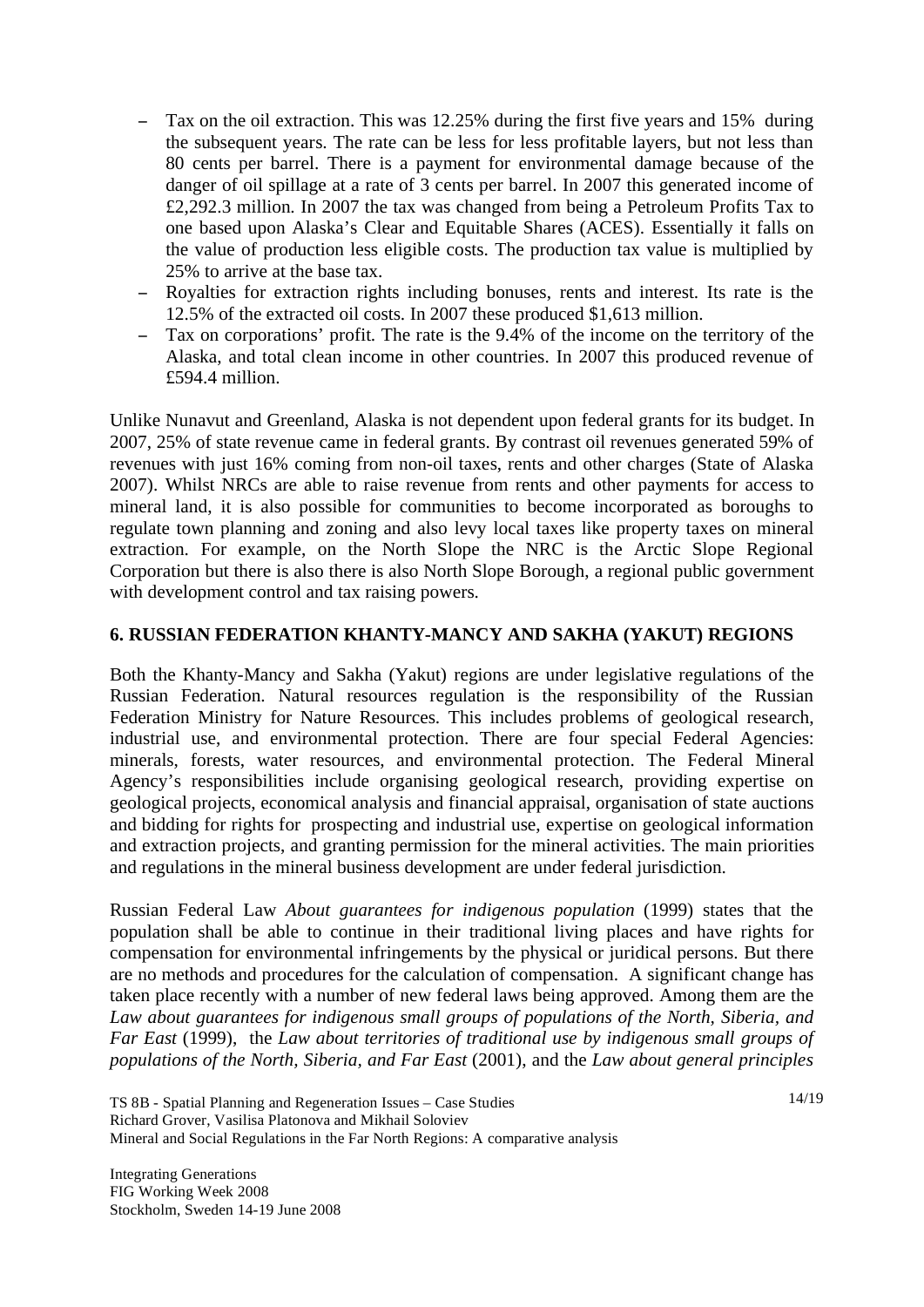*of community organisation for indigenous small groups of population of the North, Siberia, and Far East* (2000).

There are the following sources of income flows from oil-gas enterprises for official budgets.

- Payments for participation in auctions for licensing for rights for prospecting and industrial extraction.
- Payments for geological information from the state database.
- Single and regular tax payments for using the sub-surface area.

The total payments for 2006 were more than \$12 billon, a growth of 19.7% compared with the 2005. Majority of payments go to the federal budget, for example, 100% of gas extraction payments. The same 100% rule takes place for the single and other payments for using the sub-surface area and auction incomes.

There are some specific Khanty-Mancy regulations in addition to those of the Russian Federation. Amongst the most important are special regional laws, such as the *Law about mineral use* (1996 with the last edition of the 2001), the *Law about oil-gas extraction on the territory of the region* (1999), and the *Law about stimulating oil layers being put into exploitation on the Khanty-Mancy territory* (1999). The laws detail region's mineral regulations.

There are the three groups of indigenous peoples in the region: Khanty, Mancy, and Forest Nenets, which total approximately 30,000 people. The Khanty-Mancy regional government has approved special laws and legislative norms for the protection of their interests. Any company making a bid must calculate and confirm the interests of the local population. Relations between companies and the indigenous population are regulated on a civil contract basis. For example the indigenous population's interests are protected through the special *Law about land sites removal and conceding a right on the territory of the Khanty-Mancy*. Corresponding norms in the regional laws about sub-surface and land use were approved. Special protected zones were defined on the territories of the indigenous groups. The zones were claimed as zones of traditional use and they are under regional legal regulation. As a result 477 indigenous communities (or *Clan lands* for 3,610 persons) were formed on the Khanty-Mancy territory covering 24% of the Khanty-Mancy region. A number of mixed commissions of federal and regional authorities have been formed for licensing, the regulation of mineral use, and checking conditions of contracts. Among members of the commissions provision is made for representatives of regional governments, which are responsible for the protection of the interests of the ingenious population.

There are 31 layers for prospecting for oil and gas on the territory of the Republic Sakha (Yakut). It is estimated that reserves are: natural gas 9,400 billion cubic metres, oil 2.4 billion tonnes, and gas condensate 409 million tonnes, with more than 1,000 billion cubic metres of natural gas ready for industrial extraction. Relationships between the Federal Government and the Region are regulated by a special agreement of 2000, signed by Presidents of the Russian Federation and Republic Sakha (Yakut). The agreement has a conceptual character with general formulations. There are no concrete mechanisms to provide solutions to the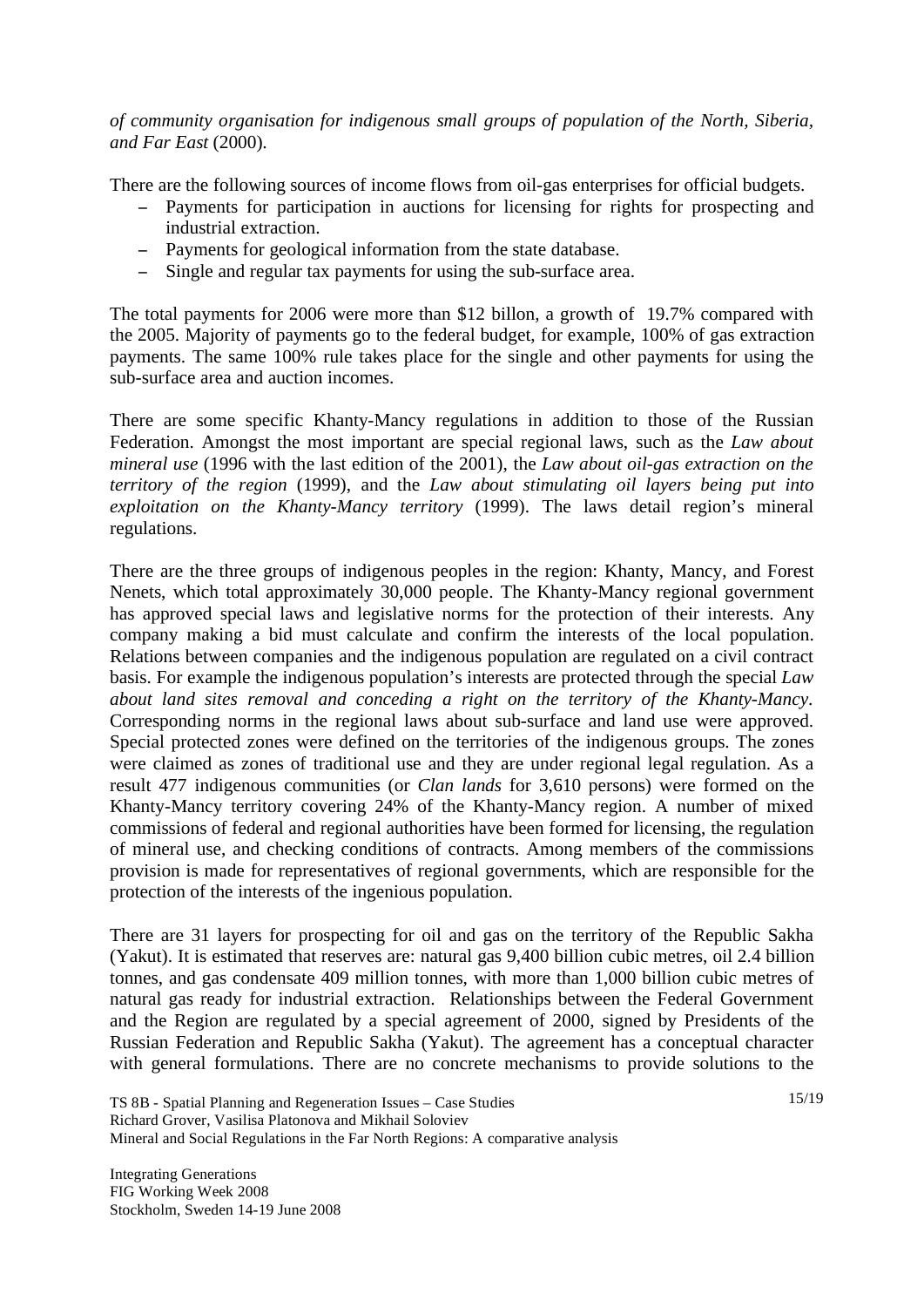problems of rational use of the regional mineral potential, environmental protection, or protection of the interests of the local population. The corresponding regional legislative system is absent or needs to be developed in detail. However, the region was successful in securing a share of the gold and diamond revenues from the Yeltsin government.

The territory of the Sakha is very large and accounts for approximately one-fifth of the territory of the Russian Federation. The transport network is isolated from the main system for the Russian Federation. The main roads are seasonal in use, as are the water ways. The infrastructure is weak. There are two transcontinental pipelines oriented towards oil and gas exports. One of them - the East Siberia-Pacific Ocean oil pipeline involves more than one thousand kilometres through the Sakha territory is in a state of active realisation. These major infrastructure projects are essential if the region's natural resources are to be commercially exploited and are needed to support the industrial development and the residential and social facilities that the workforce require. To illustrate what is involved, installing a local gas network in the Yakut region between 2006 and 2010 will require 3,324 kilometres of regional and local gas pipelines, including 1,400 kilometres of regional gas mains and 1,800 kilometres of local branch pipelines and pipelines between settlements in order to link 117 settlements, including 15,500 residential blocks. The cost of this is put at \$800 million. There are two active regional gas mains networks, which are technologically and geographically divided into independent Central and Western parts. Often the local pipelines are overloaded, badly deteriorated (nearly 50% deterioration and 107 accidents during the last 15 years), and in need of modernisation.

All the main regulations for environmental protection area are federal ones. The Russian Federation government bodies set out:

- ecological and other environment protection programmes
- ecological standards
- orders for organisational procedures for standards, including for projects of natural resource and mineral use and the renewal and confirmation of the standards
- methods of calculation of and sizes of payments and penalties for infringements.
- Federal bodies carry out the following functions:
- the provision of state ecological expertise for all the investment projects, programmes and other economic decisions,
- checking ecological impacts and the supervision of the use of natural resources.

The functions of the regional authorities are a residual and lack financial provision.

There is some experience of public involvement in large-scale projects realised on Sakha territory, for example with the transcontinental pipeline *East Siberia–Pacific Ocean* project. Meetings took place with the local population and communities along the line of the pipeline route. More than 300 suggestions were made by the population but only small part were taken into consideration in the final version of the project, and their realisation is still less. Both processes of taking into the calculation and realisation were outside of the control of public or regional authorities. In spite of the centralisation of the main payments for oil and gas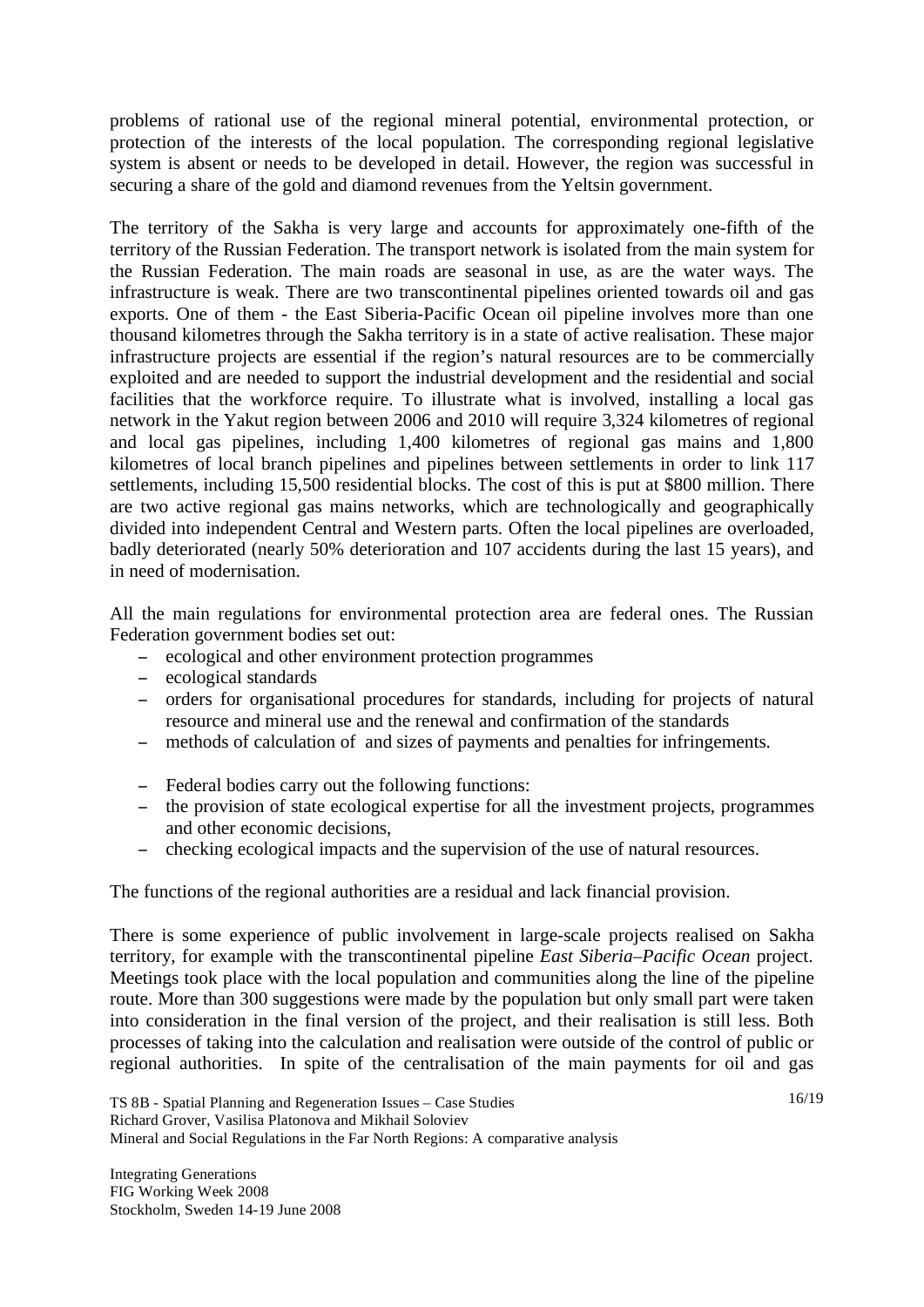activities on the regional territory to the federal budget, the region has number of opportunities both during the building and exploitation processes. Among the potential incomes there are tax-payments according to the federal tax regulations, including real estate tax payments, payments for land use as rent payments or access agreements, and the possible assignment of financial results of enterprises. There are also indirect economical interests, including increased employment, incomes of local companies and workers, and local infrastructure development.

## **7. CONCLUSIONS**

The efficient assimilation of the Far Northern regions and their rich natural resources depends on a multitude of factors. The increasing demand for oil and gas and rising prices, and rapid progress in technology has opened the way for financially feasible large-scale mineral extraction and transcontinental transportation projects. The social and cultural protection of indigenous populations and the natural environment play an ever greater role. An important place belongs to harmonious real estate infrastructure development as the main basis for supporting modern life in the region. As a result modern society demands not only efficient mineral regulation but more fundamental and complex regulation of the assimilation of the region into the social economy and of business processes.

Comparative research identified two issues. The first is that there are number of policies aimed at achieving the desired business and social harmony. They include how surface and sub-surface property rights are distributed, town planning regulations, and the distribution of financial flows between central, regional and local budgets. There are mechanisms concerned with social responsibility of corporations and the culture of natural resource use. There are positive results from forming special investment and other funds for social support and development of indigenous and other local populations and open discussions and public involvement in the mineral project plans. The spectrum of regulation opportunities provides a good basis for regional and local authorities to find balanced solutions in their interaction with central authorities and fuel-energy and other corporations and similarly for the stakeholders in new projects.

Secondly the countries reached different solutions for balanced mineral and social regulations. From the point of surface and sub-surface property rights distribution and inter-budget flows and size, especially with respect to rights and financial provision for indigenous people, better progress has been achieved in Alaska. Greenland and Canada have followed a similar path with different successes in urbanising and providing infrastructure for their indigenous populations. The Far Northern regions of Russia have different advances too. The better results are in the more experienced regional legislation of the Khanty-Mancy region. Sakha (Yakut) is at a more modest stage. It is important to emphasise that all of the above ways for achieving balanced solutions to complex problem of mineral and social regulations are better than those of earlier times. The collective experience of all the Far Northern regions can be analysed, adapted and used beneficially in other regions.

TS 8B - Spatial Planning and Regeneration Issues – Case Studies Richard Grover, Vasilisa Platonova and Mikhail Soloviev Mineral and Social Regulations in the Far North Regions: A comparative analysis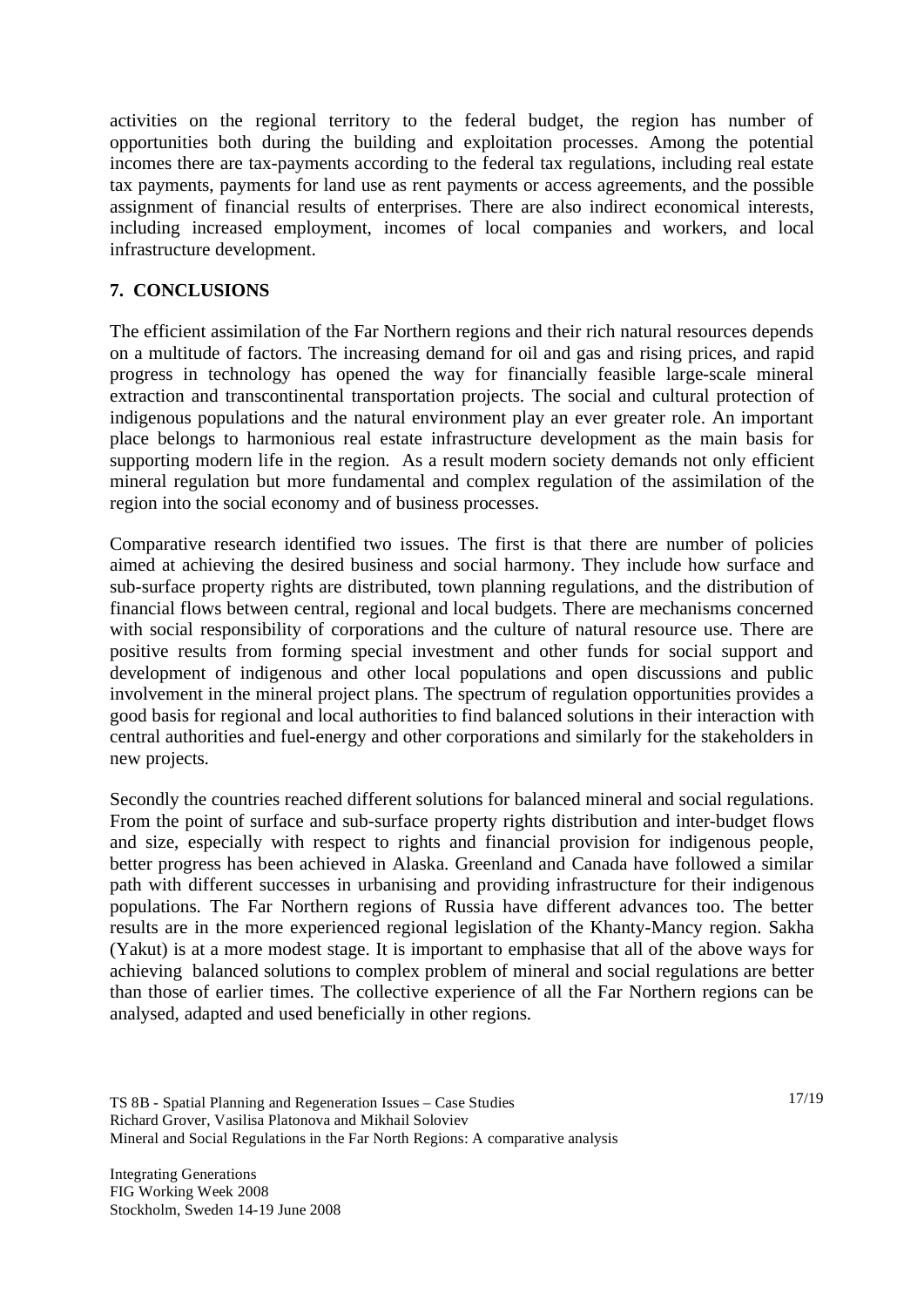### **REFERENCES**

Bogoyavlensky D & Siggner A (2004) Arctic Demography, in *Arctic Human Development Report*, Stephenson Arctic Institute, Iceland

Caulfield R (2004) Resource Governance, in *Arctic Human Development Report*, Stephenson Arctic Institute, Iceland

Commission on Self-governance (2003) *Report from the Commission on Self-Governance*, Greenland Home Rule Government, Nuuk, English translation by Marianne Stenbæk

Conference Board of Canada (1999) *Nunavut Economic Outlook Executive Summary,*  Economic Services, The Conference Board of Canada, Ottawa

Duhaime G et al (2004) Economic Systems, in *Arctic Human Development Report*, Stefansson Arctic Institute, Iceland

Etylen V (1995) Land, Market and Land Use of the Small Indigenous Northern Peoples, in Fægteborg M & Prakhova A (eds) *Arctic Leaders' Summit II*, Copenhagen, pp 149-54

Greenland Home Rule Government (2002) *Statistical Yearbook*, Statistics Greenland, available from www.statgreen.gl

Greenland Home Rule Government (2007) *Greenland in Figures*, Statistics Greenland, 4<sup>th</sup> edition, available from www.statgreen.gl

Hicks J & White G (2000) Nunavut: Inuit Self-determination Through a Land Claim and Public Government? in Dahl J, Hicks J & Jull P (eds) *Nunavut: Inuit Regain Control of their Lands and their Lives*, International Work Group for Indigenous Affairs, Copenhagen, pp 30 - 115

Hobden H (2007) http://homepage.ntlworld.com/heather.hobden1/Yakutia16c.htm

McKellar J (2006) The Management Framework for Real Property – Government of Canada, in Kaganova O & McKellar J (eds) *Managing Government Property Assets: International Experiences*, The Urban Institute Press, Washington DC, pp 49 - 75

Nunavut Government (2003) *Nunavummi Nangminiqaqtunik Ikajuuti Policy First Comprehensive Review 2003*, Government of Nunavut and Nunavut Tuungavik

Nunavut Government (2005) *Nunavummi Nangminiqaqtunik Ikajuuti (NNI Policy),* Reviewed, Revised and Prepared by The GN / NTI NNI Review Committee, May 26, 2005

Nunavut Government (2006) *Towards a representative public service: Statistics as at 30 June 2006*, Department of Human Resources Inuit Employment Planning

Palmer L & Tehan M (2006) Shared Citizenship and Self-Government in Canada: A Case Study of James Bay and Nunavik (Northern Quebec), in Langton M, Mazel O, Palmer L, Shae K & Tehan M (eds) *Settling with Indigenous People: Modern treaty and agreement-making*, Federation Press, Sydney, pp 66- 93

Royal Commission on Aboriginal Peoples (2006) Canada

Simpson E Budd (2007) A New Model for Native American Business Entities, *Business Law Today*, volume 16 no 6 July/August

State of Alaska (2007) *Comprehensive Annual Financial Report for Fiscal Year July 1, 2006 – June 30, 2007*, Department of Administration Division of Finance, Juneau, Alaska

United Nations Environmental Programme (2001) *The Arctic 2050 Scenario and Global Application: Global Methodology for Mapping Human Impacts on the Biosphere*, Nairobi, Kenya

18/19 Wily L A (2006) *Land Rights Reform and Governance in Africa*, United National Development Program Discussion Paper, UNDP, New York

TS 8B - Spatial Planning and Regeneration Issues – Case Studies

Richard Grover, Vasilisa Platonova and Mikhail Soloviev

Mineral and Social Regulations in the Far North Regions: A comparative analysis